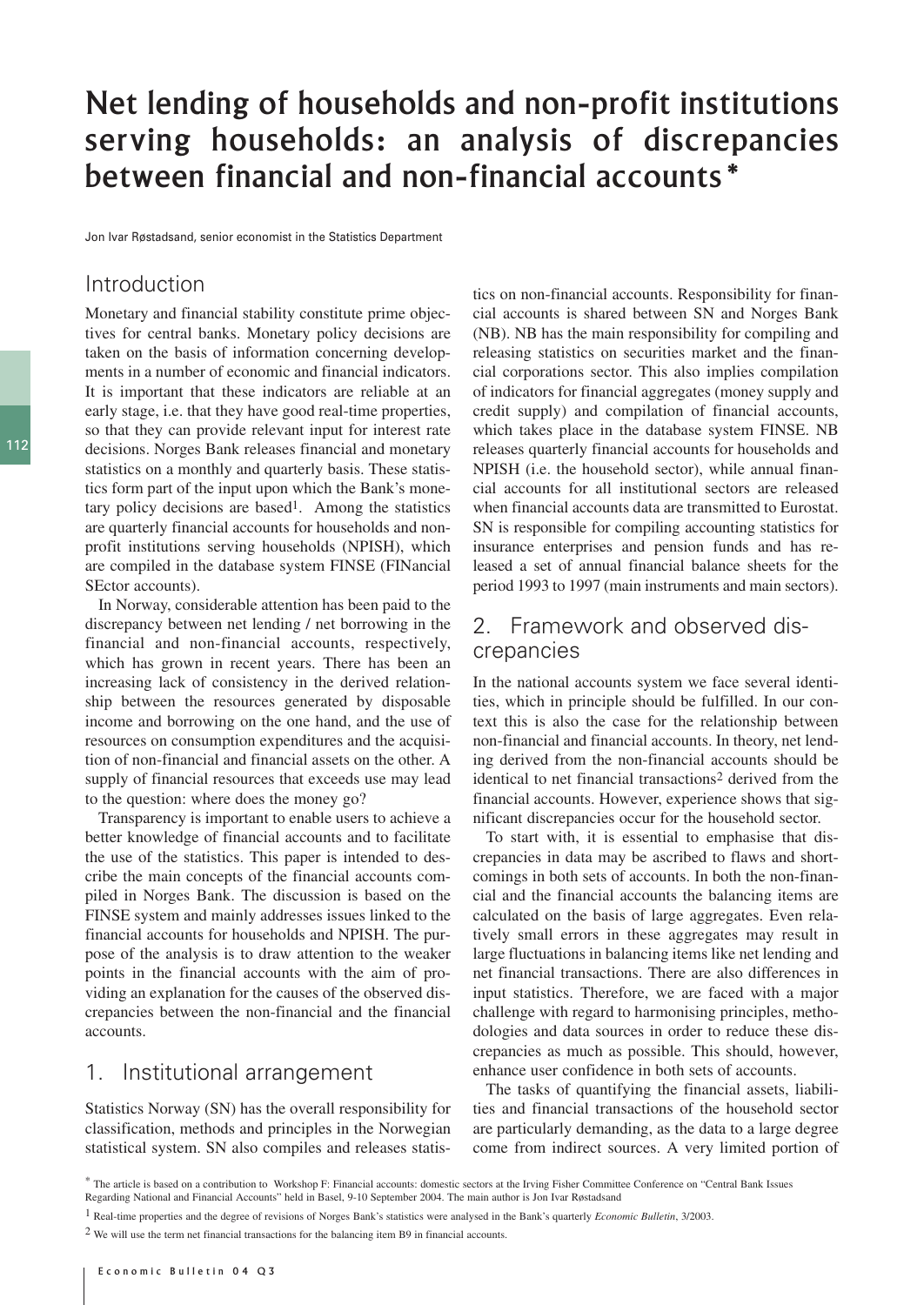

the statistics is based on household surveys appropriate for compilation purposes. The sector's financial accounts are therefore mainly based on data from administrative sources or counterpart sector information. Accounting statistics with reconciled operational accounts and balance sheets, which may be used to check compilation results, do not exist for the household sector.

The relationship between non-financial and financial accounts is illustrated in Chart 1. Both net lending and net financial transactions are calculated as residual items. In non-financial accounts, net lending is calculated as the difference between all income items and all expenditure items including consumption expenditures and the acquisition of non-financial assets.

In the financial accounts, transactions in every financial instrument on the financial balance sheet of the household sector are summarised by net financial transactions. To a large degree, financial accounts are based on statistics on stocks of financial instruments. The most widely used method in FINSE is to quantify financial transactions as residuals, subtracting all other known changes in assets from changes in stocks in the same period. For some financial instruments, directly observed transactions are used in the compilations. In these cases, the consistency between stocks and flows is maintained by the holding gains and losses quantified residually.

Chart 2 shows the discrepancy between non-financial and financial accounts. The chart covers the years 1996 to 2003 and is based on the most recently released statistics. The chart shows that the discrepancy is largest at the beginning and at the end of the eight-year period. For the years 1998 to 2001 the discrepancy is moderate and the general picture is quite consistent. However, the discrepancy widens considerably over the last two years of the period. The recent developments can be explained by high income growth and high growth in indebtedness. Developments in the household sector's consumption expenditures and their acquisition of non-financial and financial assets have not kept pace. The imbalance is shown as a large and growing discrepancy between non-financial and financial accounts.

## 3. Why do discrepancies occur?

## *3.1 Cycles of revisions – when do we have final statistics?*

Discrepancies in published statistics are often explained by lack of accuracy in the first preliminary versions. This is an important problem, which concerns the assessment of the real-time properties of the statistics. For decision-makers it is a problem if the preliminary general picture changes substantially when final versions of the statistics are released. An essential question is: when can statistics be regarded as final?

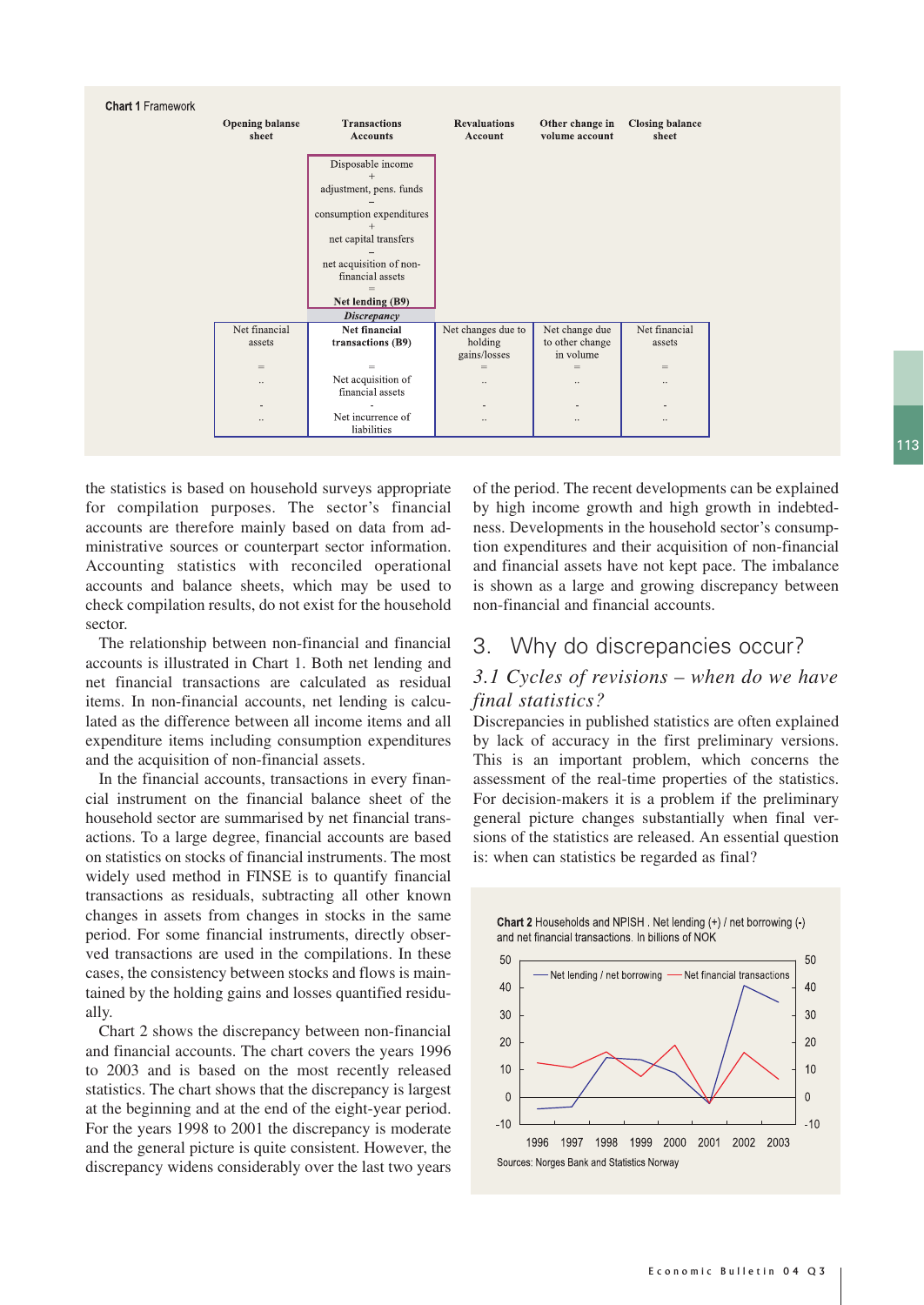The answer to this question will depend, inter alia, on the frequency and the cycles of the revisions. Two types of revisions occur in the statistical system. The first type is the general or main revision. These are exhaustive revisions which take place periodically. In these processes, classifications, the quality and adequacy of the basic data and the methods of compilation are examined. The overall picture can change considerably after this main revision. The second type of revision is what we call current data revisions. These are revisions in time series caused by changes in the input data from indicatorbased statistics and preliminary estimations to final primary statistics.

#### **• General revisions of the system**

Table 1 gives an overview of the three general revisions of the system which have been made in the last decade. The national accounts have been subjected to two of them and the financial accounts system to one. The table shows that it may take a considerable time before accounts are "final". The final versions of the national accounts, in particular, are available with such a long time lag that they have no direct relevance for current policy decisions at the time of their publication. The results of the revisions may, however, be relevant for a general understanding of economic processes. The revised national accounts form part of the basis for compiling preliminary national accounts statistics and are thus indirectly of significance for the assessment of the prevailing economic situation.

Chart 3 shows the effects of the revisions in 2002 and 2003 on the discrepancies between the non-financial and financial accounts. The discrepancies were substantially reduced during the period. In the first two years covered by the chart, the discrepancy increased somewhat. In 1996 it amounted to 3.3 percent of disposable income. The picture for the remainder of the revision period is substantially improved. The average absolute values of

Chart 3 Households and NPISH. Discrepancies<sup>1</sup> before and after revisions in 2002 and 2003. In billions of NOK (left) and discrepancies as percentage of disposable income (right)



**Table 1.** General revisions of the statistical system in the last ten years Finished Released time  $\Box$  Part of the system  $\Box$  Main objective series<br>1988 to 1992 June 1988 to 1992 National accounts Implementation of 1995 system, Statistics SNA 93/ESA 95 and<br>Norway data sources/statisdata sources/statistics not used as input in old system June 1995 to 1999 National accounts Implementation of 2002 | system Statistics new structural Norway business statistics<br>Financial balance Implementation of October 1<sup>st</sup> quarter 1996 to Financial balance | Implementation of 2003  $\frac{1}{2}$ <sup>nd</sup> quarter 2003 sheets and financial ESA 95 and data accounts, Norges sources/statistics not Bank used as input in old system

the discrepancies, as a percentage of disposable income, decreased from 3.7 per cent to 0.7 per cent a year during the period 1998 to 2001.

The major changes in the general picture after the revisions in 2002 and 2003 are partly attributable to the implementation of new structural business statistics in non-financial accounts. New structural business statistics were established in the 1990s, but in the interests of maintaining long time series<sup>3</sup>, only development trends from the new statistics were implemented in the nonfinancial accounts during the 1990s (value indices combined with the existing value figures), while the implementation of new nominal value figures was postponed until the 2002 revision. This is of great importance for the discrepancy between the accounts, as the relationship between non-financial and financial accounts is based on differences between macroaggregates in nominal terms (see chapter 2). In the general revision of financial accounts in 2003 the main task was to implement new concepts and classifications and to adjust calculation methods, while the implementation of new statistics was a less central task. However, the incorporation of a new time series for foreign assets made an important improvement in financial accounts for the household sector4.

#### **• Data revisions**

In the financial accounts, data revisions are made continuously and revised primary statistics are implemented as soon as they are available. The first preliminary figures from the financial accounts for the first three quarters are available three months after the end of a quarter. This work is completed with the publishing of "Household sector, financial accounts". The first fourth quarter figures are available four months after the end of a year, while preliminary annual financial accounts for all institutional sectors are available with a time lag of six months. SN publishes the first preliminary annual data from the national accounts three months after the end of the year.

Both the financial and the non-financial accounts are

3 National accounts place great emphasis on long and consistent time series. Breaks in time series are avoided.

4 The results of the revision of the national accounts were presented for the year 1997. Households' final consumption expenditures and acquisition of non-financial assets were adjusted upwards, thereby reducing saving and net lending. Minor adjustments were made to disposable income. The saving rate was adjusted downwards 2.0 percentage points to 2.9 per cent in the revised version of the national accounts.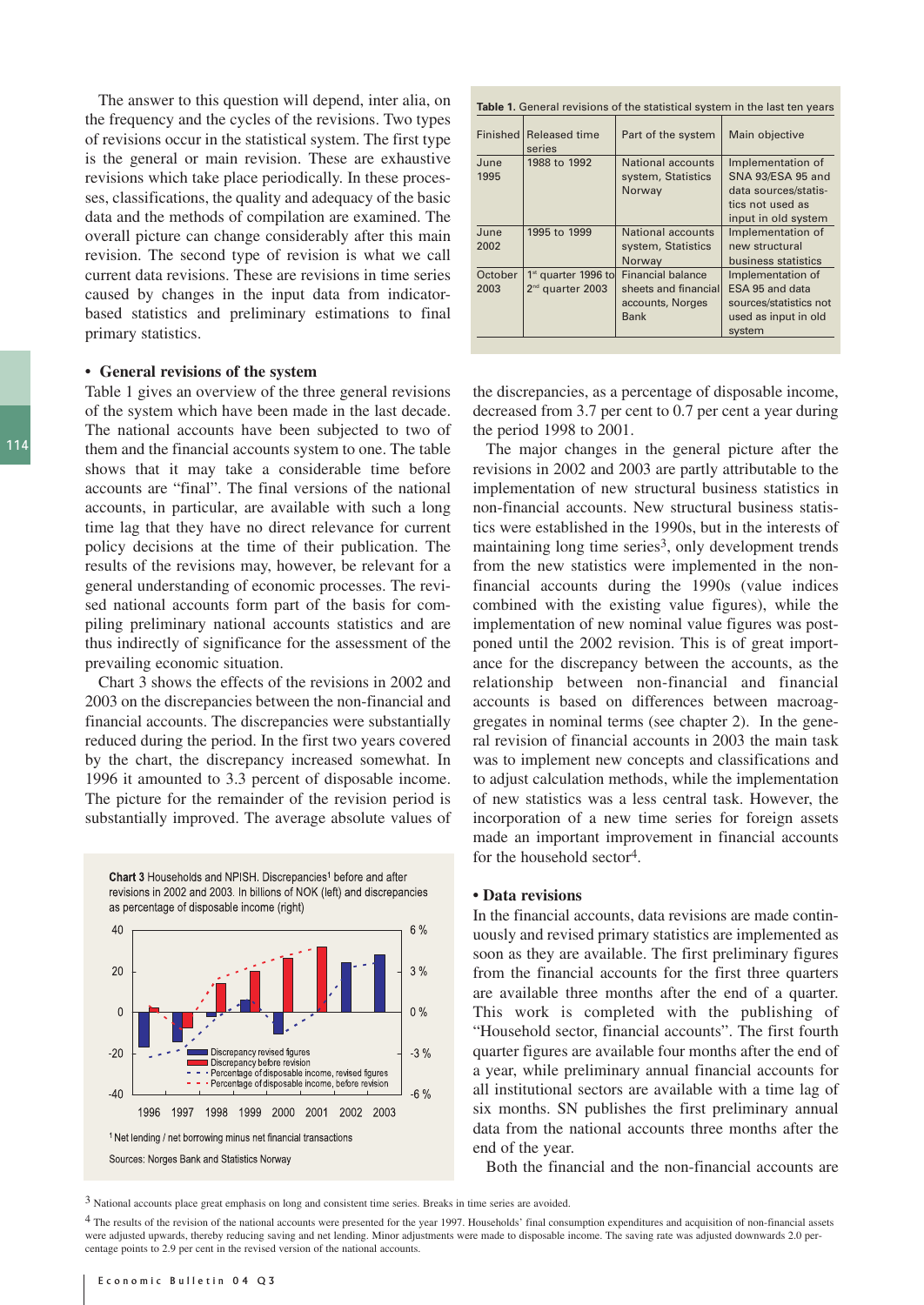available in final versions with a time lag of two years. The revisions have been larger in the non-financial accounts than in the financial accounts. This can be explained by the fact that the core statistics in the financial accounts are available in final versions after a short time lag (four months). Experience from the years prior to 2002 and 2003 indicates that the discrepancies were reduced between the preliminary and the final versions of the accounts. After the finalisation of the last two general revisions, the picture has unfortunately deteriorated substantially. The discrepancies in both 2002 and 2003 was large, and in 2003 was as high as 3.7 per cent of disposable income.

#### *3.2 Core statistics*

Money and banking and securities market statistics are a central data source for the household financial accounts. These statistics comprise detailed counterpart sector information and cover financial instruments such as deposits, loans, insurance technical reserves, mutual fund shares and marketable instruments such as bonds and shares. The money and banking statistics are released on a monthly basis, while the securities market statistics are released on a quarterly basis. Analyses show that the real-time properties of these statistics are very good (see note 2). Revisions are mainly small and insignificant. Nor is there any indication that the revisions are systematic.

The money and banking statistics cover almost 95 per cent of the value of the household sector's total debt. The good real-time properties of these statistics imply that the debt side of the balance sheet is revised only to a limited extent and that the financial accounts with a short time lag provide a reliable picture of household sector debt. The money and banking and securities market statistics cover 80 per cent of the value of the household sector's financial assets. Revisions in net financial transactions relate almost without exception to the asset side of the balance sheet.

#### *3.3 Harmonised classifications*

One of the main tasks of the general revision of financial accounts in 2003 was to implement the ESA classifications of financial instruments and institutional sectors. The sector classification in FINSE following the revision is in line with the official institutional sector classification co-ordinated by SN. In the previous financial accounts system there were borderline problems caused by financial holdings corporations and financial auxiliaries. These sub-sectors were not specified in the old system and assets and liabilities were included in the non-financial sector's financial balance sheets. The implementation of new accounting statistics for these sub-sectors has made it possible to move them to the financial corporation sector. This has also improved the data basis for the financial accounts for the household sector, since the new accounting statistics provide counterpart information, which can be utilised in the compilations.

#### *3.4 Non-harmonised compilation methods*

One remaining task is to clear up the discrepancies for the financial corporation sector. The accounting statistics for this important sector are inputs for the compiling of both the non-financial and the financial accounts. The discrepancies are probably caused by non-harmonised compilation methods. Accounting statistics for financial corporations are important sources when the households sector's assets and liabilities are quantified, and nonharmonised compilation methods for these sectors may also cause discrepancies for the household sector. The problem is particularly relevant for the instrument insurance technical reserves and the flows (income and capital) associated with this instrument.

## *3.5 Lack of information, divergence in timing and valuation*

The weakest points in the present system relate to household holdings of unquoted shares and foreign assets. There are few data sources with information on these assets and the compilations are based on weakly founded assumptions.

The main sources of data for quantifying foreign assets are balance of payments (BOP) statistics and tax return accounts statistics. The main data source for BOP is a payment-based international transaction reporting system5. Households are in principle included, but cannot be identified and transactions with the rest of world have to be estimated indirectly. The payment-based BOP statistics also deviate from the accrual accounting principle in the national accounts. The tax return accounts statistics provide direct information on households' foreign assets and liabilities. However, problems are linked to underestimated foreign assets as a result of unreported foreign assets and figures at assessment value, which diverge from the recommended market value.

Shares are derived using information from two sources: the Norwegian Business Register, where all shares issued by domestic joint-stock companies are registered, and the Norwegian Central Securities Depository (VPS), which provides data on shares quoted on the Oslo Stock Exchange (OSE) and unquoted shares registered in VPS on a voluntary basis. The VPS register is the source for compilations in the financial accounts of quoted and unquoted shares issued by joint-stock companies registered in VPS.

The VPS register cannot provide any data on the vast

<sup>5</sup> This will be changed to a survey-based direct reporting system from 2005 onwards.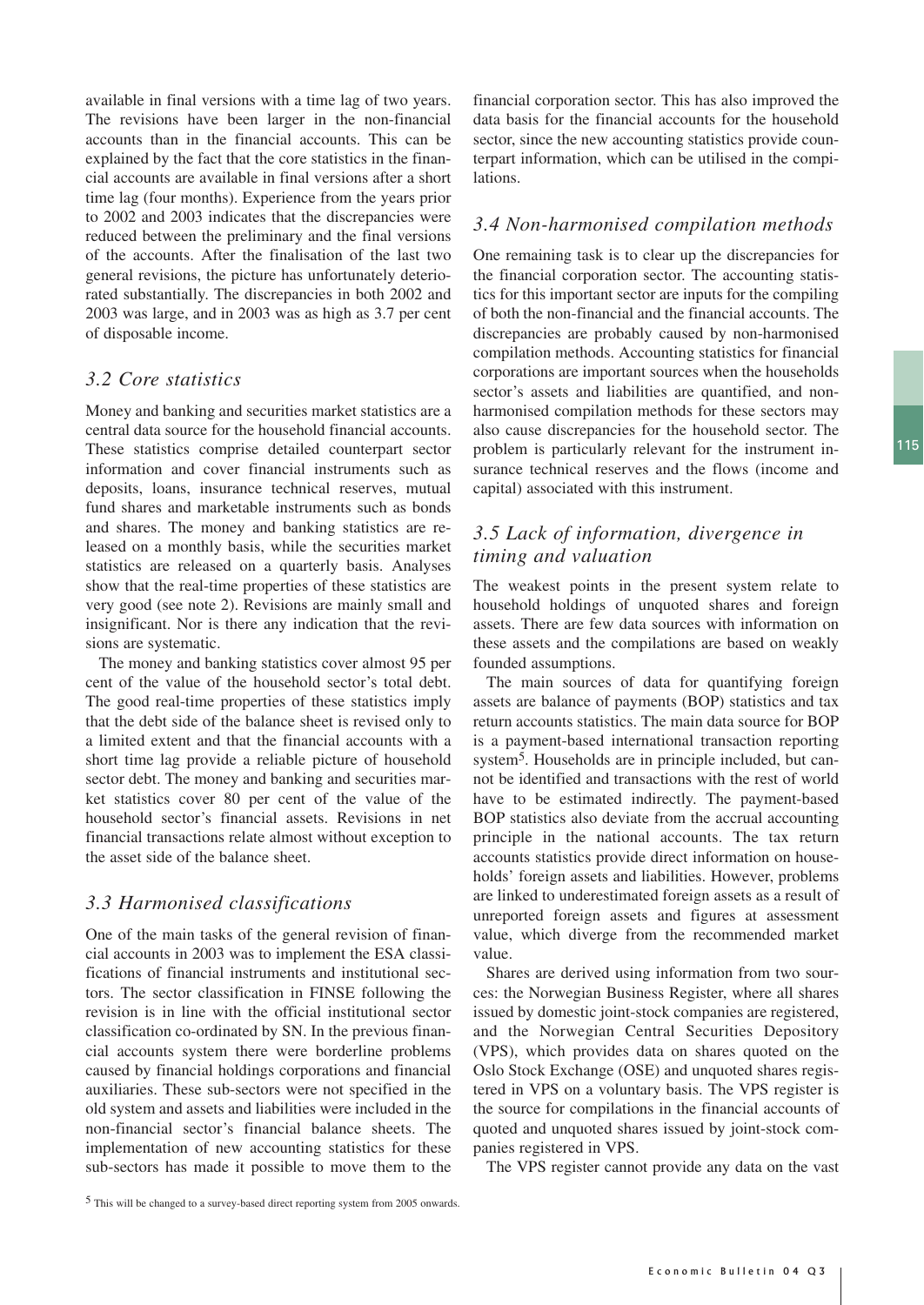majority of unquoted companies. The total holdings by private non-financial corporations and the household sector of shares not registered in the VPS can be estimated as a residual, by combining business register data with data from the VPS register and holdings of shares by other sectors. The residual is split between the two sectors and the estimations are executed in a simple manner; the data are valued in nominal terms and transactions are estimated as changes in stocks by convention.

The data problems associated with unquoted shares and foreign assets cause serious noise in the financial accounts data and place limitations on the utilisation of the data for policy purposes.

## 4. Experience of recent years

For the past year, the focus of work on the financial accounts has been concentrated on two issues. The first is related to an amendment of fiscal legislation, which consists of a proposed new rule for the taxation of dividends in the hands of shareholders. The other issue is the increased interest in the acquisition of real estate abroad.

## *4.1 The link between dividends and transactions in unquoted shares*

During the four-year period 2000 to 2003, shareholders have withdrawn extraordinary large dividends from their corporations. The change in behaviour has been prompted by the proposed change in dividend taxation. A significant share of dividends is reinvested in corporations as equity and loans to corporations. The purpose is to avoid taxation in the future (i.e. withdrawal of equity is not subject to taxation).These financial resources are assumed not to contribute to consumption demand or acquisition of non-financial assets, but increase the household sector's saving and net lending.

Taxation of dividends in the hands of shareholders was introduced for a short period, from September 2000 to the end of 2001. The change in the tax regime significantly affected dividends received by the household sector. Dividends were sharply reduced in 2001, while dividend payments to shareholders were substantially higher in the years 2000, 2002 and 2003 compared with the previous four-year period from 1996 to 1999.

We have attempted to quantify the extraordinary dividends for the period 2000 to 2003. The estimates are based on the assumed relationship between dividends and annual results for selected joint-stock companies<sup>6</sup>. Results are shown in Chart 4, but must be interpreted with caution. According to the estimates, the household sector received more than NOK 50 billion in extraordinary dividends, which is 40 per cent of total dividends received in the four-year period. Adjusted saving rates – estimated as a percentage of disposable income on the





basis of normal dividends – for the years 2002 and 2003 are 3.5 and 2.5 percentage points, respectively, lower than the official saving rates released by SN (see Chart 4). Tax return accounting statistics indicate that extraordinary dividends are reinvested in corporations7. The household sector's financial transactions in unquoted shares and loans to non-financial corporations are therefore adjusted upwards in the same proportion, i.e. 3.5 and 2.5 per cent of disposable income in 2002 and 2003, respectively.

#### *4.2 The household sector's foreign assets*

The household sector has changed its net foreign assets position during the last few decades.

Higher income and technological advances have increased both interest in and access to securities markets. Since these markets are to a large degree global markets, the threshold for acquiring foreign securities has been reduced. More frequent travelling abroad has also increased interest in buying real estate in other countries. This has led to the establishment of estate agents who specialise in selling foreign real estate to domestic households. This is part of the background for the initiative taken to improve the compilation of the household sector's foreign assets in connection with NB`s general revision, which took place in 2002 and 2003. During the revision a project was launched. The main task was the estimation of a new time series for the household sector's foreign assets.

Chart 5 shows the effect of the revision on net foreign assets. The household sector's net foreign assets have been substantially adjusted upwards for the revision period, especially from the year 1997. Adjustments are due to the incorporation of tax account statistics and improved estimations<sup>8</sup> of domestic households' acquisition of real estate abroad. Interest in foreign real estate

7 Observations based on time series covering the period 1998 to 2002 for a sample consisting of 12 800 shareholders, which have been drawn from the tax return accounts statistics.

8 Estimates are made by combining tax return accounts statistics, price information from real estate agents and independent market surveys.

<sup>6</sup> The method is straightforward. Normal dividends are estimated in the same proportion to the companies' annual results as the observed average for the four-year period 1996 to 1999.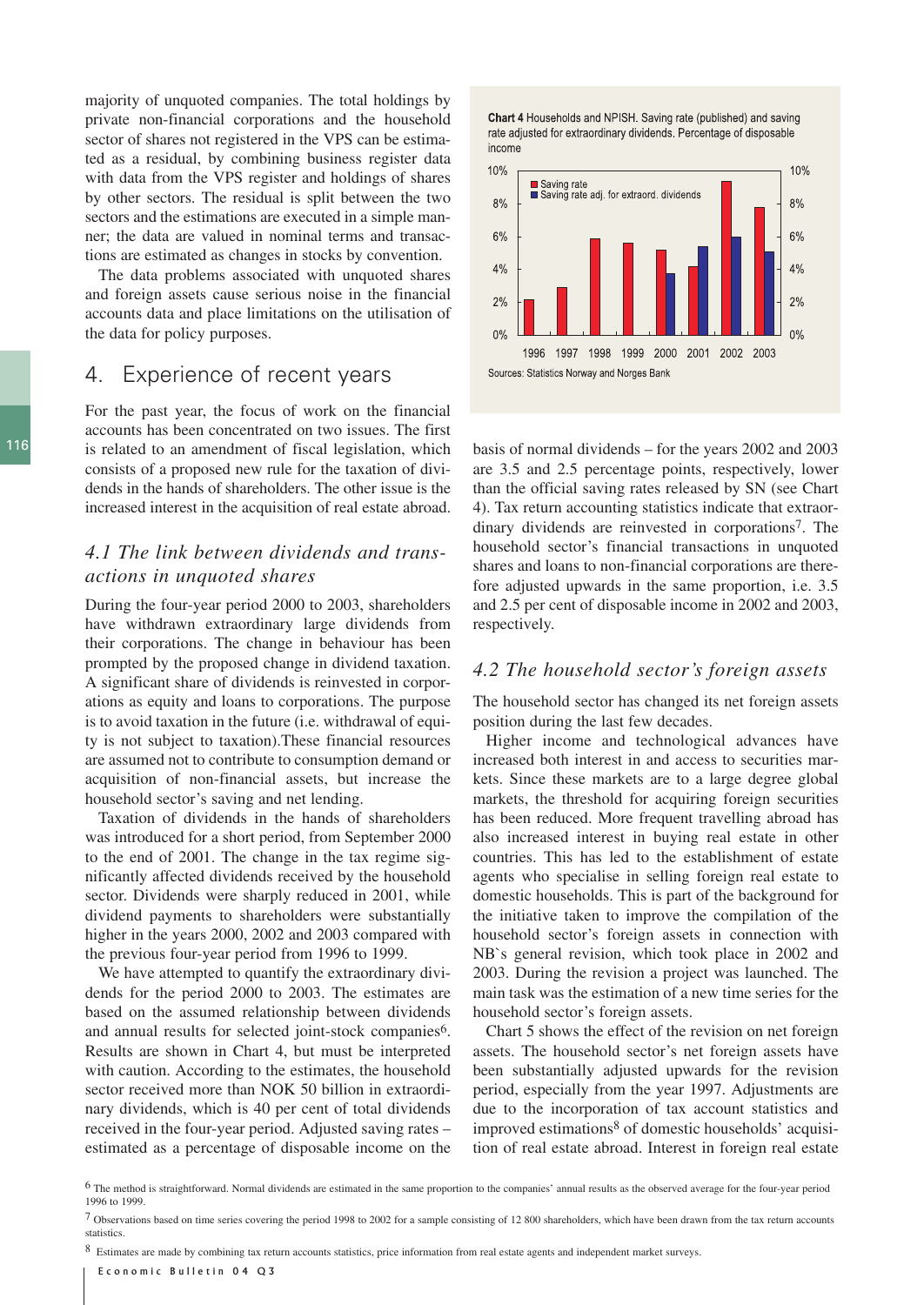

increased in the late 1990s and explains much of the development in net foreign assets shown in Chart 5. Asset transactions with the rest of the world, measured as a percentage of disposable income, were adjusted upwards by about 1 percentage point in the last year of the revision period.

## 5. Conclusion

The financial account for households and NPISH is regarded as important input to Norges Bank`s monetary policy decisions. Our judgment is that the financial accounts provide a reliable description of households and NPISHs financial position and their financial transactions. This view is supported by reliable input statistics with good real-time properties, which cover the main financial instruments on the balance sheet with some few exceptions.

The problems relate to the asset side of the financial balance sheet and the discussion shows that there is still considerable potential for improvements. Financial assets with the weakest information base are unquoted shares and foreign assets. This is due to inadequate primary statistics in both the short- and long-term perspective and may explain much of the discrepancies. Nonharmonised compilation methods in the different parts of the statistical system may also contribute to observed discrepancies for households and NPISH.

However, the increase in the discrepancies in net lending has been considerable in recent years. Major upward revisions of transactions in unquoted shares and foreign assets have not prevented the observed discrepancies between non-financial and financial accounts from reaching historically high levels. This implies that other explanations have to be taken into account. These explanations may be found in the national accounts released by Statistics Norway.

The national accounts serve two main objectives. The system provides statistics on nominal values and growth rates for macroaggregates. However, in the current national accounts attention is paid to the recent economic developments and computation of economic growth trends is given priority at the expense of estimation of nominal values of macroaggregates. This particularly affects areas which are less thoroughly covered by statistics, such as households' and NPISHs' final use of goods and services. Important aggregates, such as household consumption expenditures and acquisition of non-financial assets, have to be compiled in an indirect manner (households and NPISHs are often regarded as the residual sector). Estimating the nominal values of these macroaggregates is particularly challenging. Underestimation of the nominal values of these final use components may be one explanation for the observed discrepancies.<sup>9</sup>

In attempting to respond to the problems described in the introduction, we would suggest that a major part of the discrepancies in net lending / net borrowing can probably be explained by lack of relevant statistical information on

- foreign assets,
- unquoted shares,
- the nominal value of household consumption expenditures and acquisition of non-financial assets, and by
- non-harmonized compilations methods.

In our view, discrepancies between non-financial and financial accounts should be published. These discrepancies underline the need for awareness of quality issues in financial accounts for households and NPISHs. In future work, harmonising methods and principles for compiling of the financial corporation sector between non-financial and financial accounts will be an important task. A very important event will be the launch of a shareholder register, which will take place this autumn. The register will provide information on an area currently covered inadequately. Thus, a major objective in the forthcoming work is to renew efforts to reduce observed discrepancies.

#### References:

- Norges Bank (2003): "The reliability of today's financial macro-indicators". *Economic Bulletin* no. 3/2003
- Carson, Carol S., Sarmad Khawaja and Thomas K. Morrison (2003): "Revisions policy for official statistics: a matter of governance". Paper presented at the 54th Session of the International Statistical Institute, Berlin, Germany. IMF (2003).

<sup>&</sup>lt;sup>9</sup> Two factors can be put forward. The first concerns cross-border shopping. Cross-border shopping has grown to high proportions in recent years. The question is whether national accounts manage to incorporate all expenses attached to direct purchases abroad by resident households. The second concerns the extraordinary high dividends paid to households over the last four year period. A fair question is whether some of the dividends are used on the acquisition of valuables, and how this is dealt with in the national accounts.